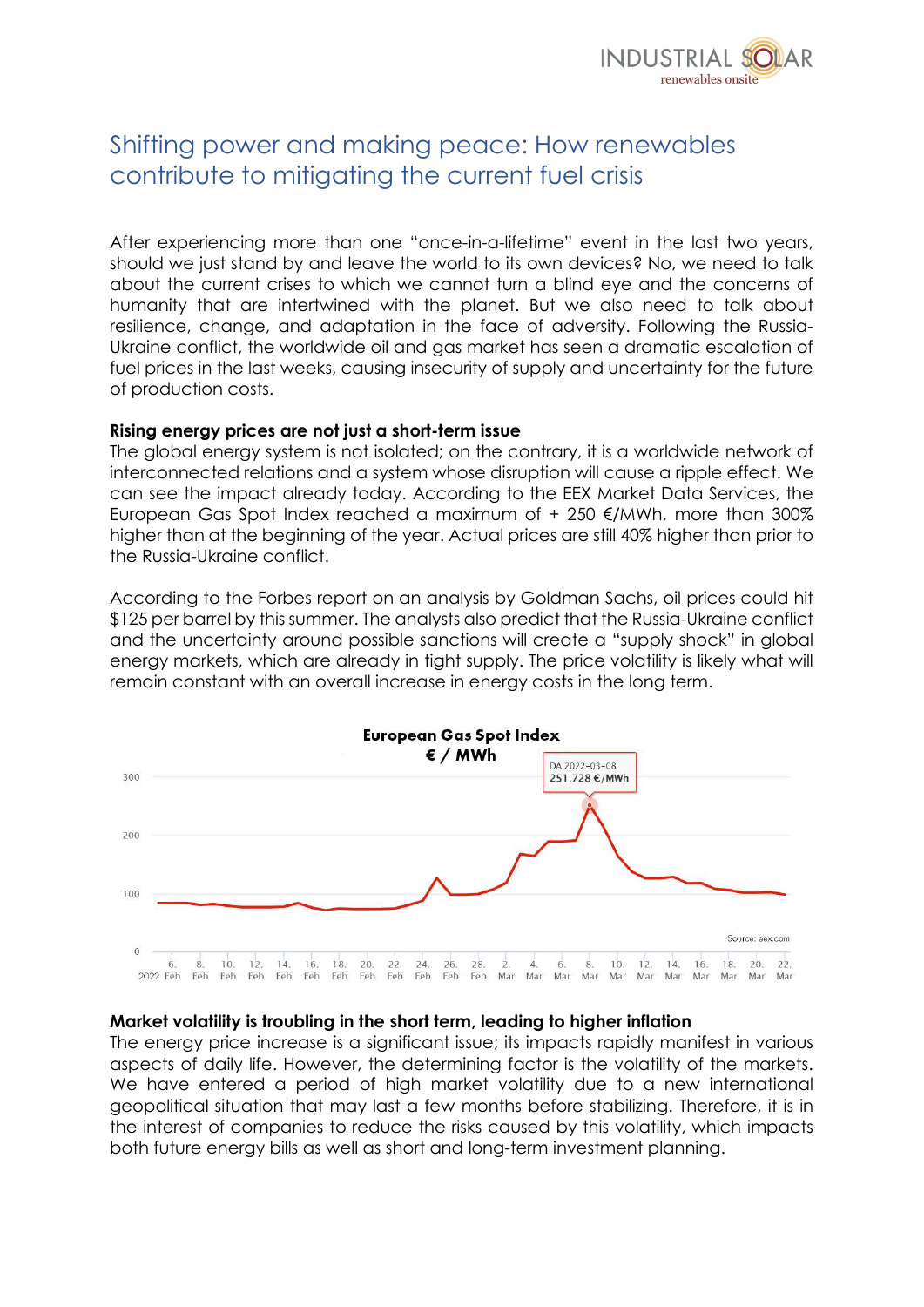

Industrial companies will inevitably pass on the effects of this instability in purchasing costs to their selling prices. Therefore, ultimately, the final consumers, i.e., the whole economy, will suffer from this volatility. This will inexorably lead to an increase in the inflation rate, further destabilizing the economy.

Worldwide, the industrial sector represents 1/3 of the global energy consumption, the majority of which is used for heating and the rest consumed as electricity. Industrial companies have, therefore, a significant stake in the stability of the economy. The general interest meets the interest of industrial companies. It is essential that these companies accelerate their transition to new and renewable energy solutions. It is in their interest to reduce their dependence on energies quoted on the international markets if they want to remain competitive.

## There is a way out

Solutions exist. Renewable energy technologies have already proved their technical and economic capabilities of supplying sustainable heat, cooling, and electricity by utilizing solar thermal collectors, photovoltaic modules, and heat pumps. Moreover, the methods and applications to combine these technologies to obtain an optimized technology mix are mature and available in the market.



Christian Zahler, the managing director and one of the founders of Industrial Solar GmbH – a pioneer in providing solar energy solutions to the industrial market, based in Freiburg, Germany – says that "current energy prices allow innovative solutions to achieve unprecedented rates of return on investment. Our solutions have already reached a return of investment in less than 5 years and some cases, even below 3 years."

Innovative solutions can improve industrial customers' security of energy supply while supporting the global decarbonization efforts.